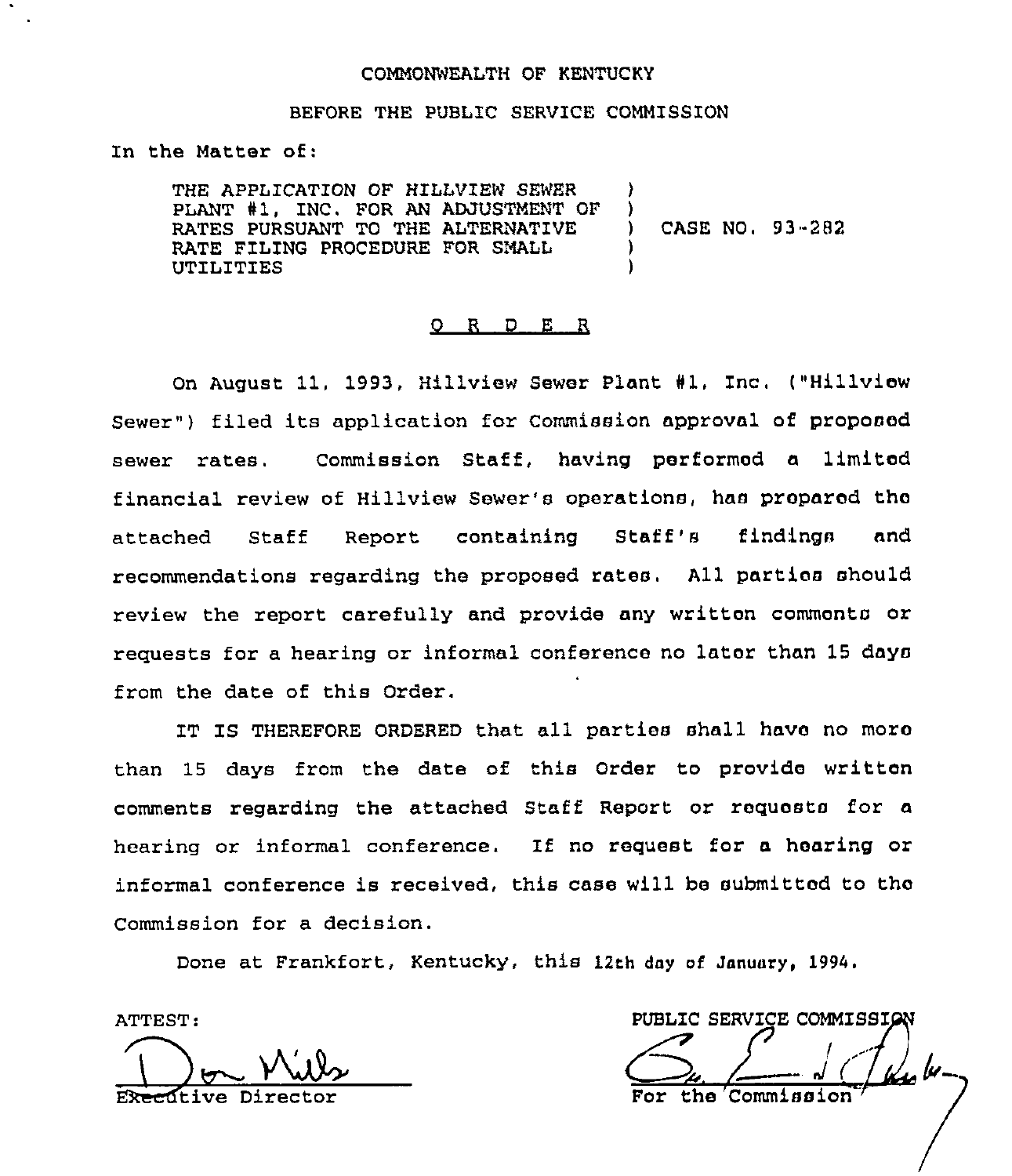#### COMMONWEALTH OF KENTUCKY

# BEFORE THE PUBLIC SERVICE CONNISSION

In the Matter of:

 $\mathbf{R}$  $\blacksquare$ 

> THE APPLICATION OF HILLVIEW SEWER PLANT #1, INC. FOR A RATE ADJUSTMENT PURSUANT TO THE ALTERNATIVE RATE FILING PROCEDURE FOR SMALL UTILITIES ) ) ) CASE NO. 93-282 ) )

> > STAFF REPORT

Prepared Byi Mark C. Frost Public Utility Financial Analyst, Chief Water and Sewer Revenue Requirements Branch Financial Analysis Division

Prepared Byi Brent Kirtley Publio Utility Rate Analyst Communications, Water and Sewer Rate Design Branch Rates and Research Division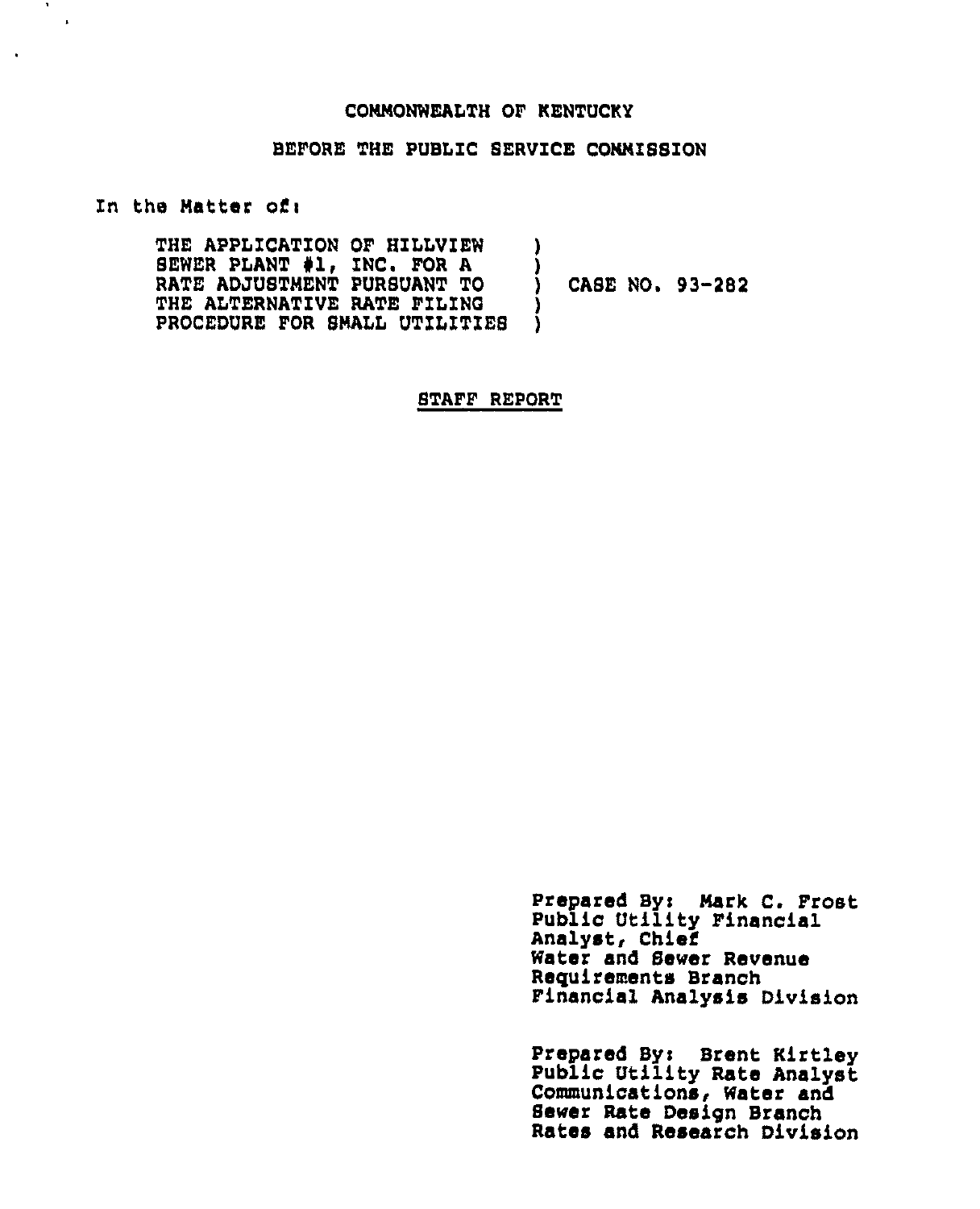#### STAFF REPORT

# ON

# HILLVIEW SEWER PLANT #1, INC.

# CASE NO, 93-282

# A. Preface

On August 11, 1993, the Hillview Sewer Plant #1, Inc.<sup>1</sup> ("Hillview") filed its application seeking to increase its rates pursuant to the Alternative Rate Filing Procedure for Small Utilities. Hillview's proposed rates would produce an increase in its annual revenues of 867,385, an increase of <sup>90</sup> percent over test period normalised revenues from rates of \$74,790

December 17, 1992, the Commission approved the transfer of the Hillview Sewage System Plant #1, treatment plant to Hillview.<sup>2</sup> Hillview's 1992 Annual Report was prepared by its previous owner, John Walser, and the supporting financial records are maintained at his office.

In Order to evaluate the reguested increase, the Commission Staff ("Staff") chose to perform a limited financial review of Hillview's operations for the test period, the calendar year ending December 31, 1992. Nark Frost of the Commission's Division of Financial Analysis performed the limited review of the test period financial records at Mr. Walser's office on September 23, 1993 and reviewed the 1993 financial records and pro forms documentation at

 $\mathbf{1}$ 

The legal name is Hillview Sewage System Plant #1.

 $\overline{2}$ Case No. 92-458, Hillview Sewerage System Plant #1, Inc. Application for Approval of the Transfer of the Hillview Sewage System Plant #1 Treatment Plant to Plant #1, Inc., Order issued December 17, 1992.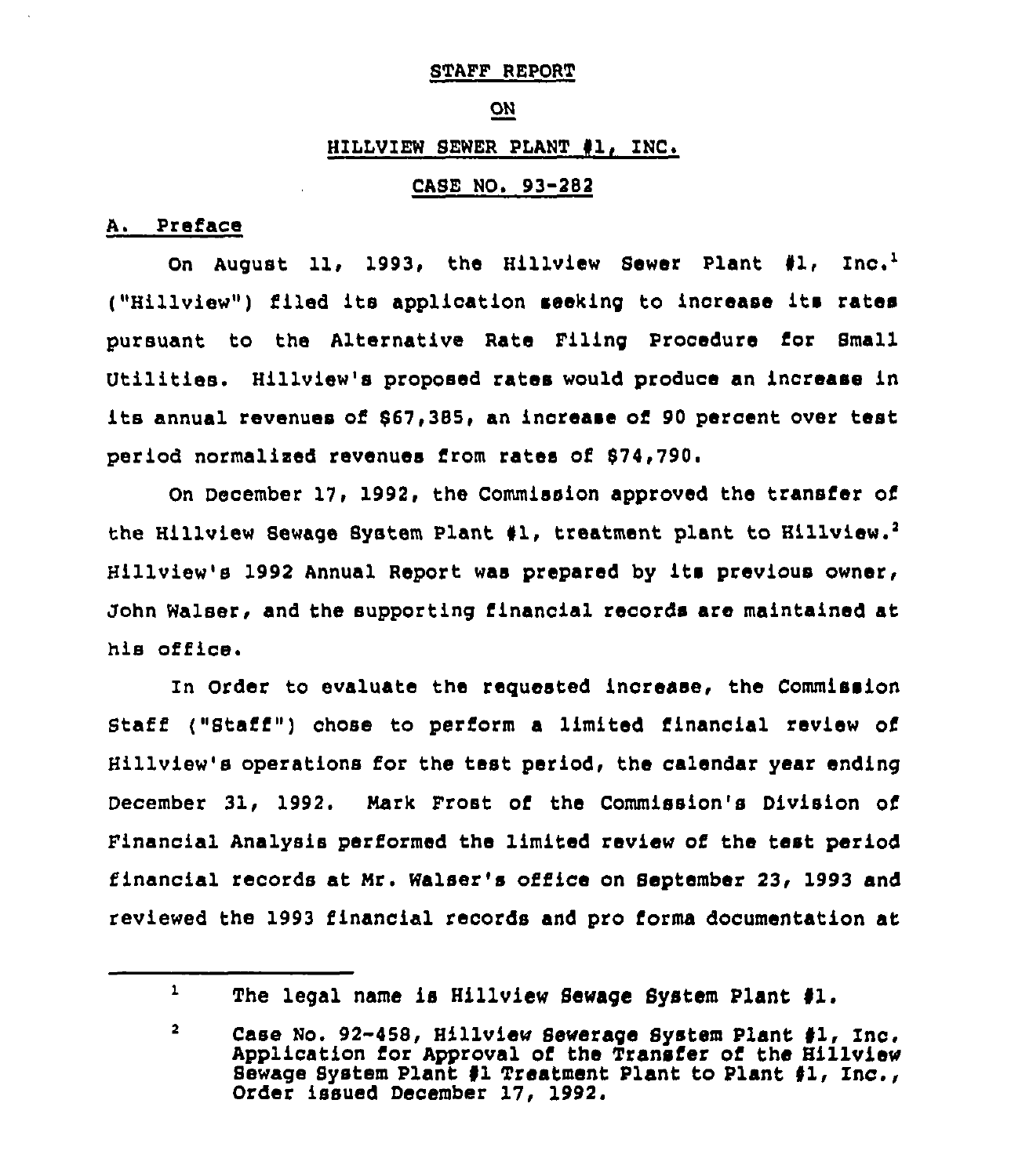the office of Kelly King, Hillview's accountant, on October 4, 1993.

Mr. Frost is responsible for the preparation of this Staff Report except for Section B, Operating Revenue; Section D, Rate Design) and Appendix A, which were prepared by Brent Kirtley of the Commission's Division of Rates and Research. Based on the findings contained in this report, Staff recommends that Hillview be allowed to increase its revenues from rates by 84,889.

# ~Sco e

The scope of the review was limited to obtaining information as to whether the test period operating revenues and expenses were representative of normal operations. insignificant or immaterial discrepancies were not pursued and are not addressed herein.

# B. Analysis of Operating Revenues and Expenses

Account Classifications: Upon review of the 1992 Annual Report and general ledger, Staff concluded that several expenses had been misclassified. These classification errors coupled with the lack of communication between the previous and current owner, resulted in Hillview's pro forms income statement being inaccurate.

Ordinarily, the incorrect classification of operating expenses would not affect the overall determination of Hillview's revenue requitement. However, in this instance the correction of Hillview's actual and pro forms income statements will assist Staff in its preparation of the Staff Report. Therefore, Hillview's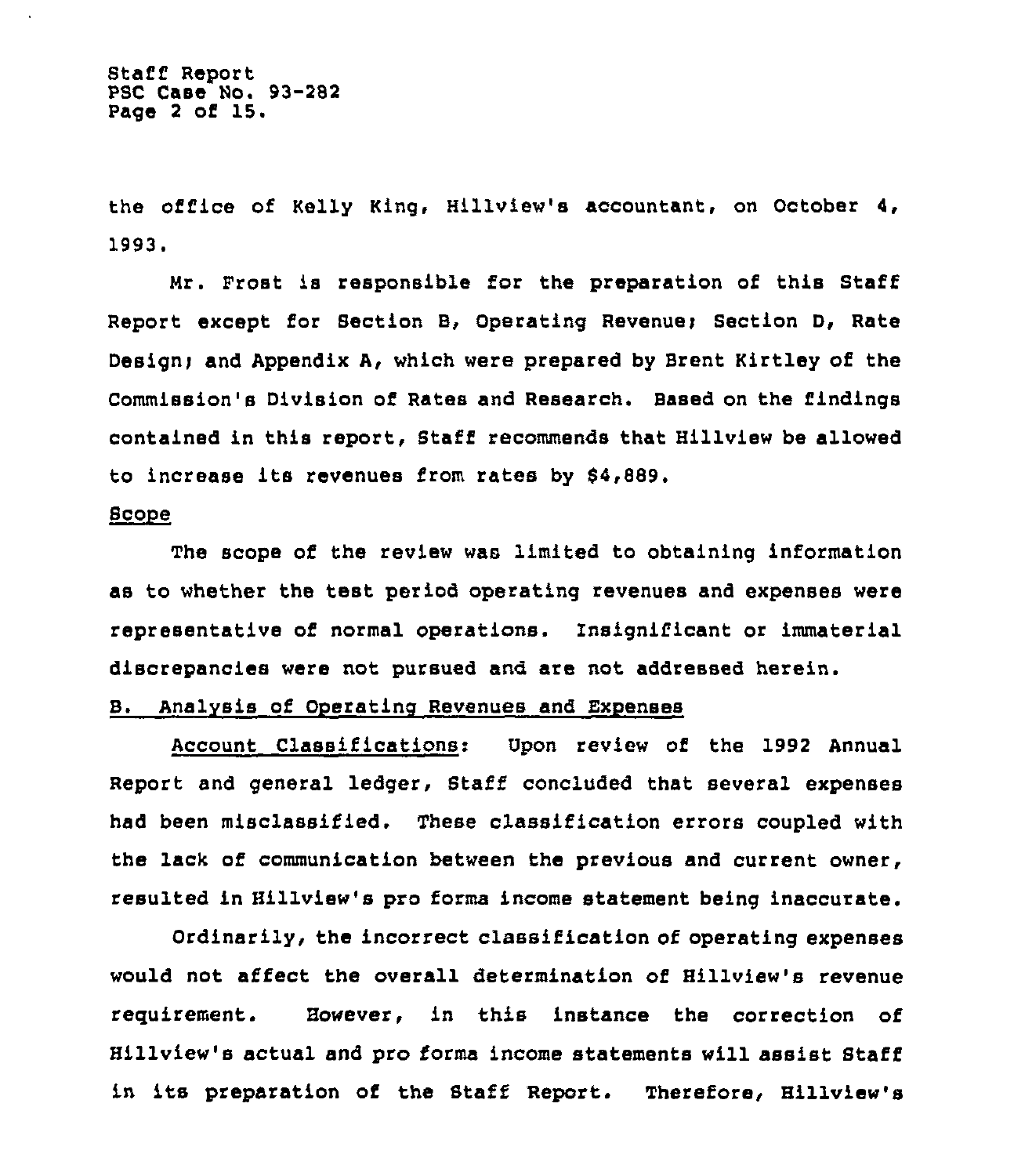Staff Report PSC Case No. 93-282 Page <sup>3</sup> of 15.

actual and pro forma income statements would appear as set forth in Appendix's B and C to this Staff Report.

#### Operating Revenue

Hillview reported test-period revenue from rates oi 877,819, According to the application, there are 548 residential customers at  $$11.25$  per month and 3 commercial customers at  $$22.51$  per month. This information calculates to \$74,790 in revenue from rates. Accordingly, Staff decreased revenues from rates 83,029. Therefore, foe the purpose of this report, total test-period normalized operating revenue shall be considered to be 874,790,

# Operating Expenses

In its application Hillview reported actual and pro forms test period operating expenses of 875,539 and 8116,701, respectively. The following are Staff 's recommended adjustments to Hillview's actual teat period operations and discussions of Hillview's proposed pro forma adjustments:

Owner/Manager Fee: Hillview paid its owner/manager a test period fee of 89,540. Hillview's current management did not understand what the fee represented and therefore, proposed to eliminate the 89,540 owner/manager fee from its test period operations.

Given the owner's responsibilities and duties, an owner/manager fee should be included in test period operations. The Commission has allowed sewer utilities of Hillview's size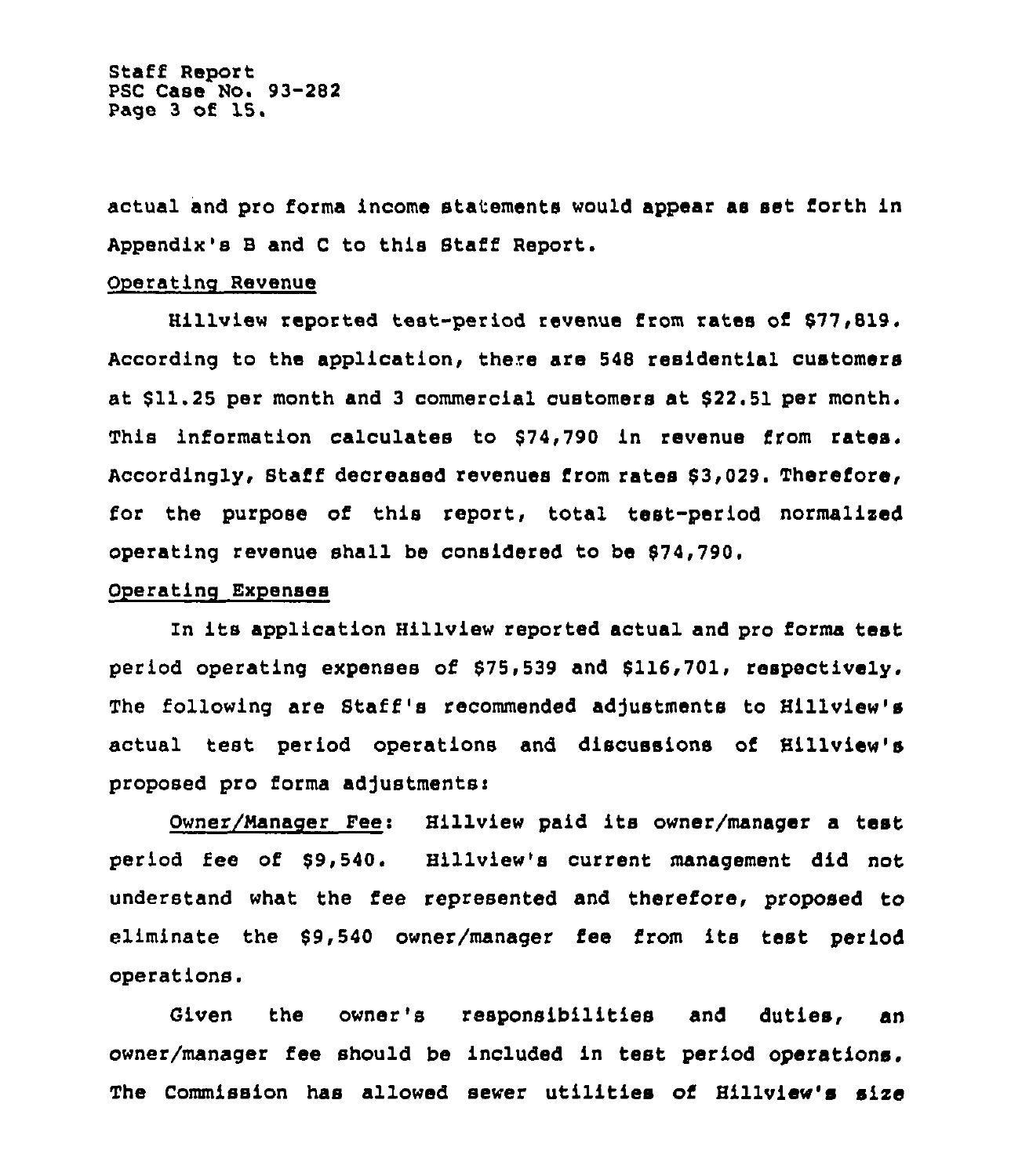Staff Report PSC Case No. 93-282 Page <sup>4</sup> of 15.

owner/manager fees of 82,400, which seems reasonable in this instance. Accordingly, 8taff recommends the owner/manager fee be decreased by 87,140.

Sludge Hauling: Hillview proposed a pro forma sludge hauling expense of 86,792, an increase of 82,215 above its test-period level. In 1993, PeW Operations began to haul <sup>2</sup> loads of sludge per month at a cost of 8283 per load, which is the basis for Hillview's adjustment.

Hillview's current owner, Mr. Wethington, is also the president of PsW Operations, the company that has managed and operated Hillview since its inception in February of 1987. Because Hillview and F4W Operations have common ownership, the sludge hauling fee is a less-than-arms-length transaction, Transactions that are less-than-arms-length are more closely scrutinised to insure that they do not result in unreasonable costs being passed on to the ratepayers.

To prove that the sludge hauling fee paid to F&W Operations is reasonable, Hillview provided a written estimate from James Headden Septic Tank Service. Upon comparison of the two fees, Staff determined that F&W Operations's sludge hauling fee is reasonable, and after conferring with Larry Updike and Ghasem Pour-Ghasemi of the Commission's Engineering Division, it is reasonable to expect Hillview to haul 24 loads of sludge per year on a recurring basis.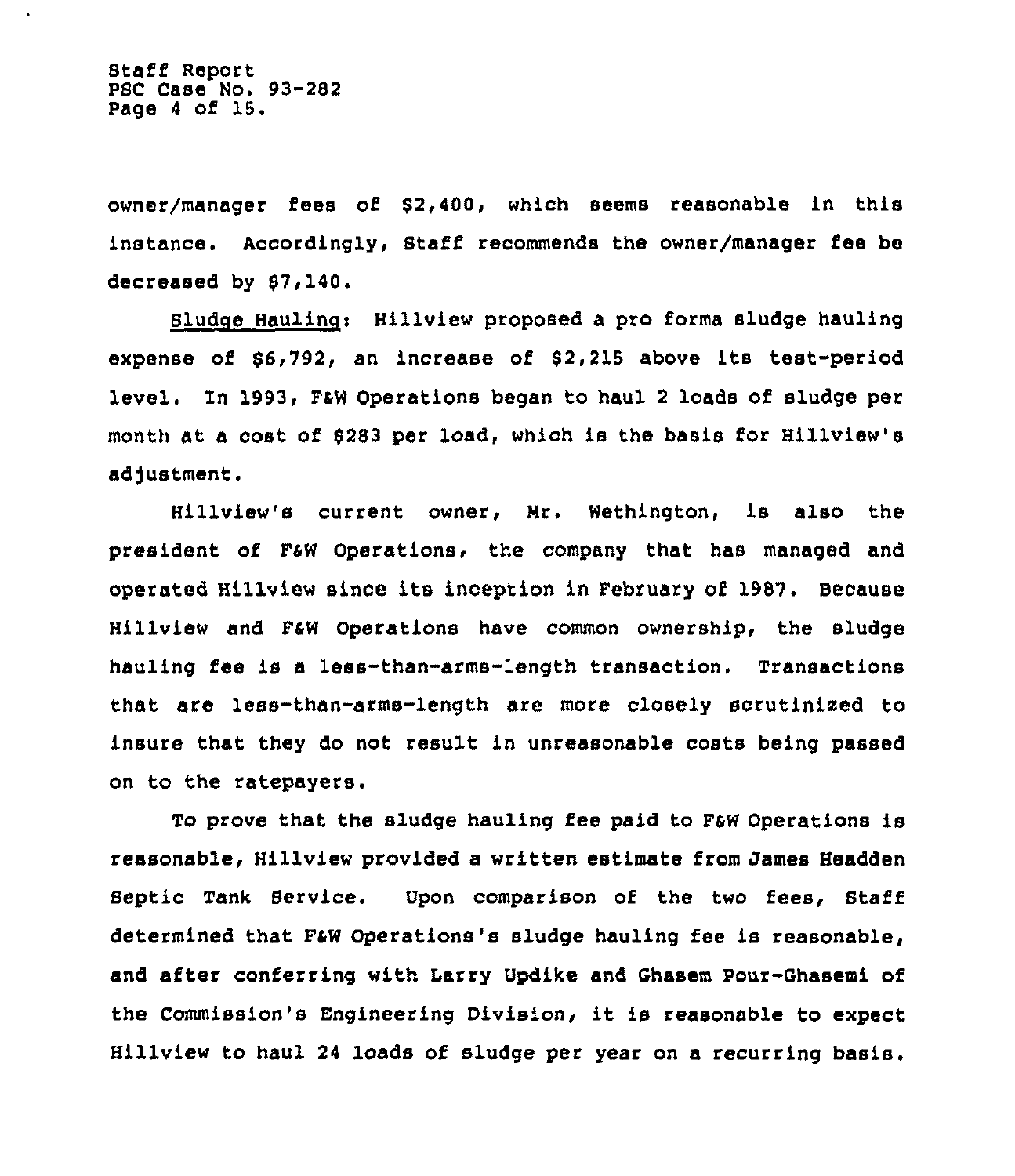Staff Report PSC Case No. 93-282 Page <sup>5</sup> of 15.

Staff recommends that Hillview's adjustment to increase sludge hauling expense by \$2,215 be accepted.

Testing: Hillview proposed a pro forma testing expense of \$ 2,463, an increase of \$<sup>445</sup> above its test period level. Beckmar Environmental Laboratory increased the KPDES compliance testing fee it charged Hillview from \$<sup>145</sup> to \$<sup>180</sup> per month, which is the basis for Hillview's adjustment.

Staff is of the opinion that the increased fee is reasonable and an adjustment based on it would meet the rate-making criteria of known and measurable. Thus, testing expense has been increased by \$ 445.

Chemicalsi Hillview reported test period chemical expense of \$ 2,223. Hillview informed Staff that the Commonwealth of Kentucky required it to install <sup>a</sup> dechlorination process at the treatment plant.

Hillview produced a written estimate from Technical Products to show that the dechlorination unit will cost \$ 250 and the dechlorination chemical, reducite, will cost \$2.40 per gallon. Hillview estimated that it will use approximately <sup>715</sup> gallons of reducite per year, which would result in an annual cost of \$1,716.

Upon consulting with Messrs. Updike and Pour-Ghasemi, it was concluded that the dechlorination unit is required and that Hillview's estimated annual cost is reasonable. Furthermore, the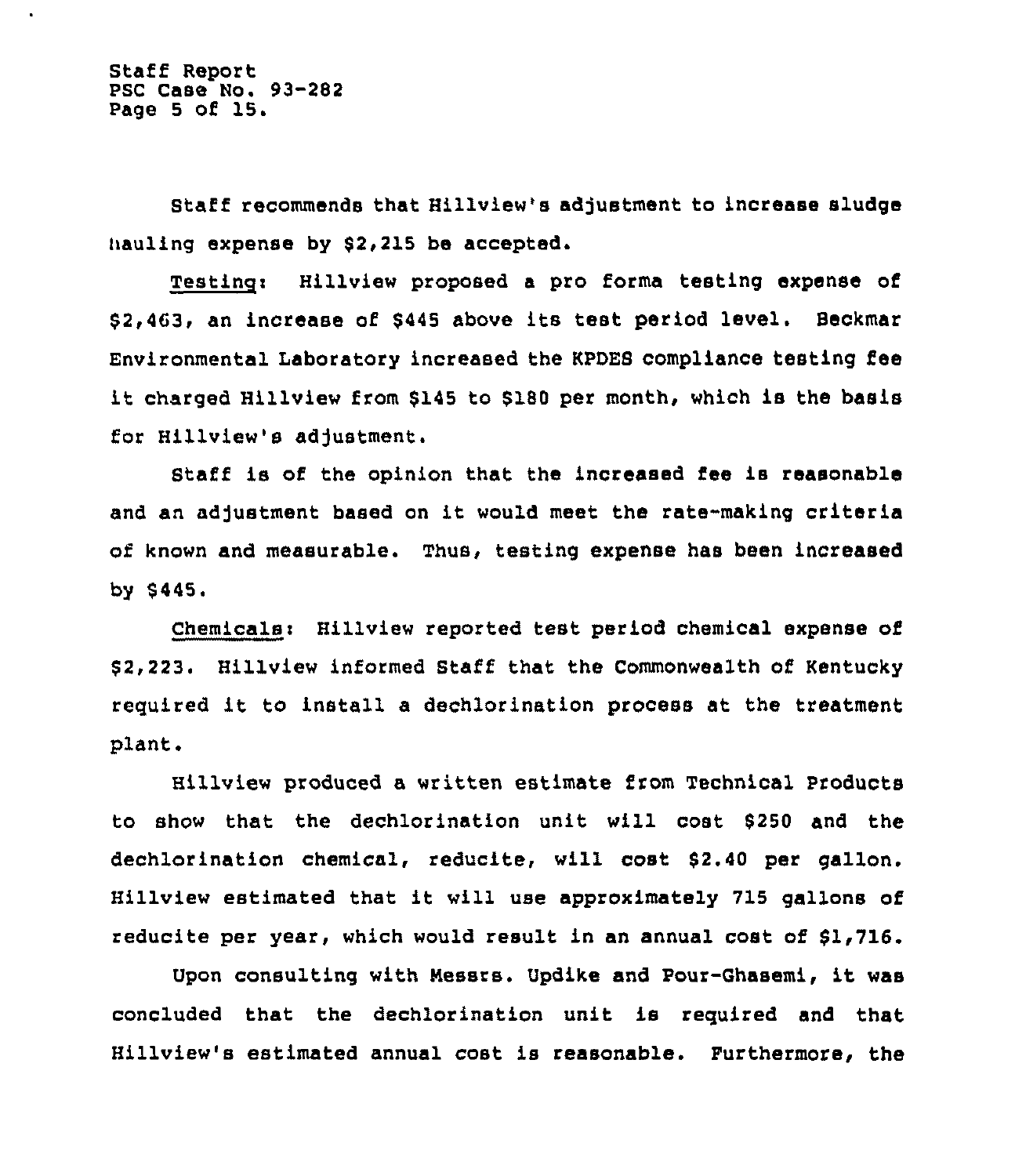Staff Report PSC Case No. 93-282 Page 6 of 15.

dechlorinator should be depreciated over a 7 year period, whioh results in a depreciation expense of \$36.<sup>3</sup>

Staff recommends that chemical expense be increased by \$1,716 and depreciation expense increased by \$36.

Maintenance Suopliesi Hillview proposed a pro forms maintenance supplies expense of \$3,764, an increase of \$1,500 above its test period level. During the test period, Hillview expensed the purchase of manhole rings at a cost of \$1,320. Hillview's adjustment reflects the cost to install additional manhole rings.

The purchase of a manhole ring is a capital expenditure that will benefit more than one period and therefore, should be depreciated rather than expensed. AEter consulting with Mr. Pour-Ghasemi, it was concluded that manhole rings should be depreciated over 10 years, which would result in a depreciation expense of \$ 282

Staff recommends that maintenance supplies expense be decreased by  $$1,320$  and depreciation expense increased by  $$282$ .

Routine Maintenance Feei Hillview proposed a pro forms routine maintenance fee of  $$14,109$ , an increase of  $$4,109$  above its

 $\mathbf{3}$  $$250$  Dechlorinator + 7-Years = \$36.

 $\blacktriangleleft$ Test Period Manhole Rings \$ 1i 320 Pro Forms Manhole Rings + 1,500 Cost of Manhole Rings 2,820 Depreciation Life + 10-Years Depreciation Expense 282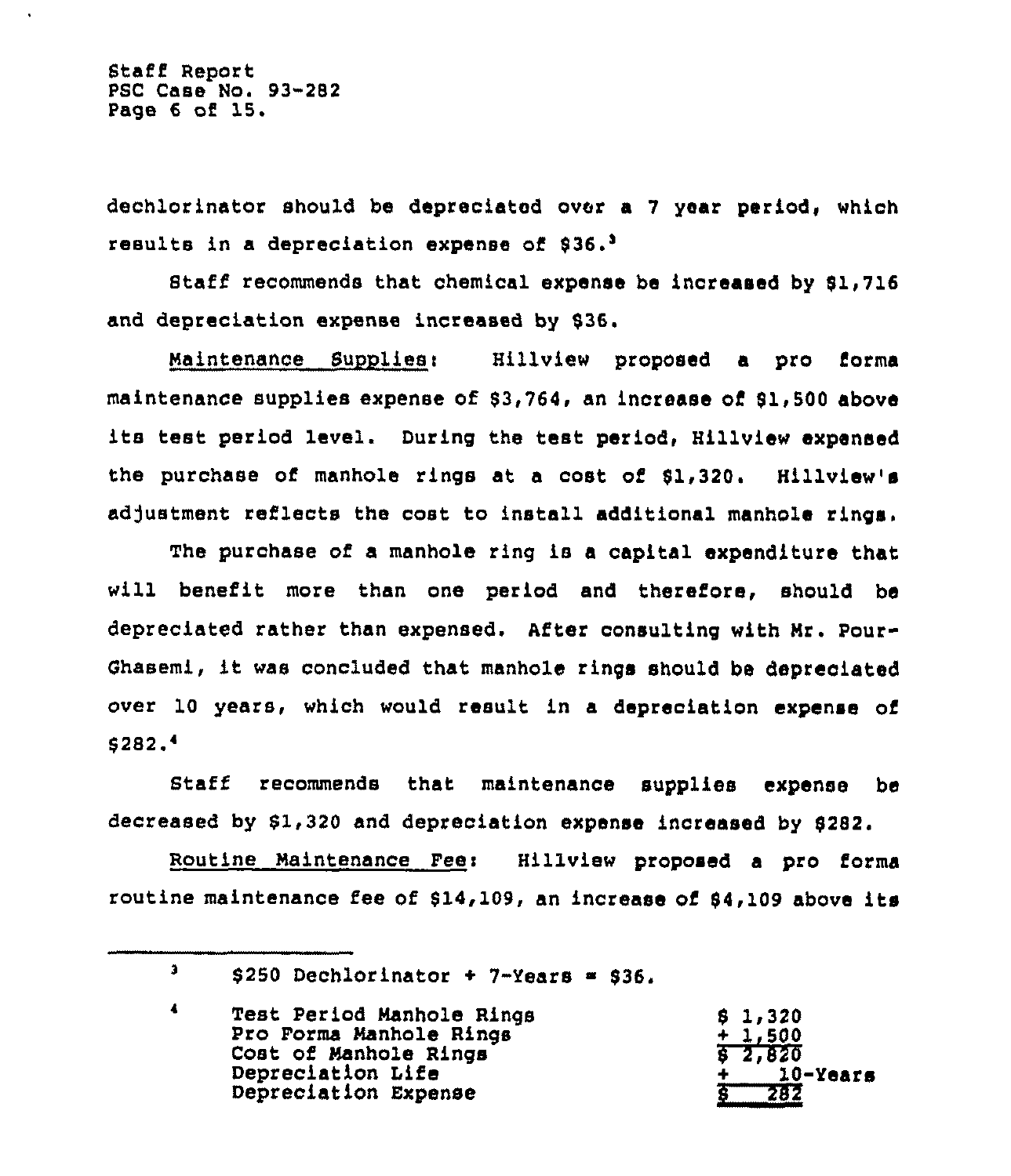Staff Report PSC Case No. 93-282 Page <sup>7</sup> of 15.

teat period level, The routine maintenance fee paid to FAW Operations increased on January 12, 1993, from 8833 to  $$1,176^5$  per month, an increase of 41.2 percent.

Hillview and F4W Operations have common ownership and therefore, the routine maintenance contract is a less-than-arms" length transaction. To prove that the increased routine maintenance fee paid to F4W Operations is reasonable, Hillview provided written estimates from Andriot-Davidson and the River City Sewer Service.

Staff compared the written estimates with the F&W Operations contract and concluded that the pro forms routine maintenance iee is reasonable. Accordingly, routine maintenance fee expanse has been increased by 54,112

Mowing: Hillview proposed a pro forma level of mowing expense of \$ 3,390, an increase of 83,000 above its test period level. In 1993, Hillview paid F&W Operations a mowing fee of \$250 per month, which is the basis for its adjustment.

Upon consulting with Nr. Updlke, it was concluded that based on the treatment plant lot size, a mowing fee of \$250 per month is reasonable. Furthermore, Staff determined that the lot should only be mowed 8 months per year instead of 12 months as proposed by Hillview.

 $$14,109$  Annual Fee + 12-Months =  $$1,175.75.$ 

 $\overline{\mathbf{5}}$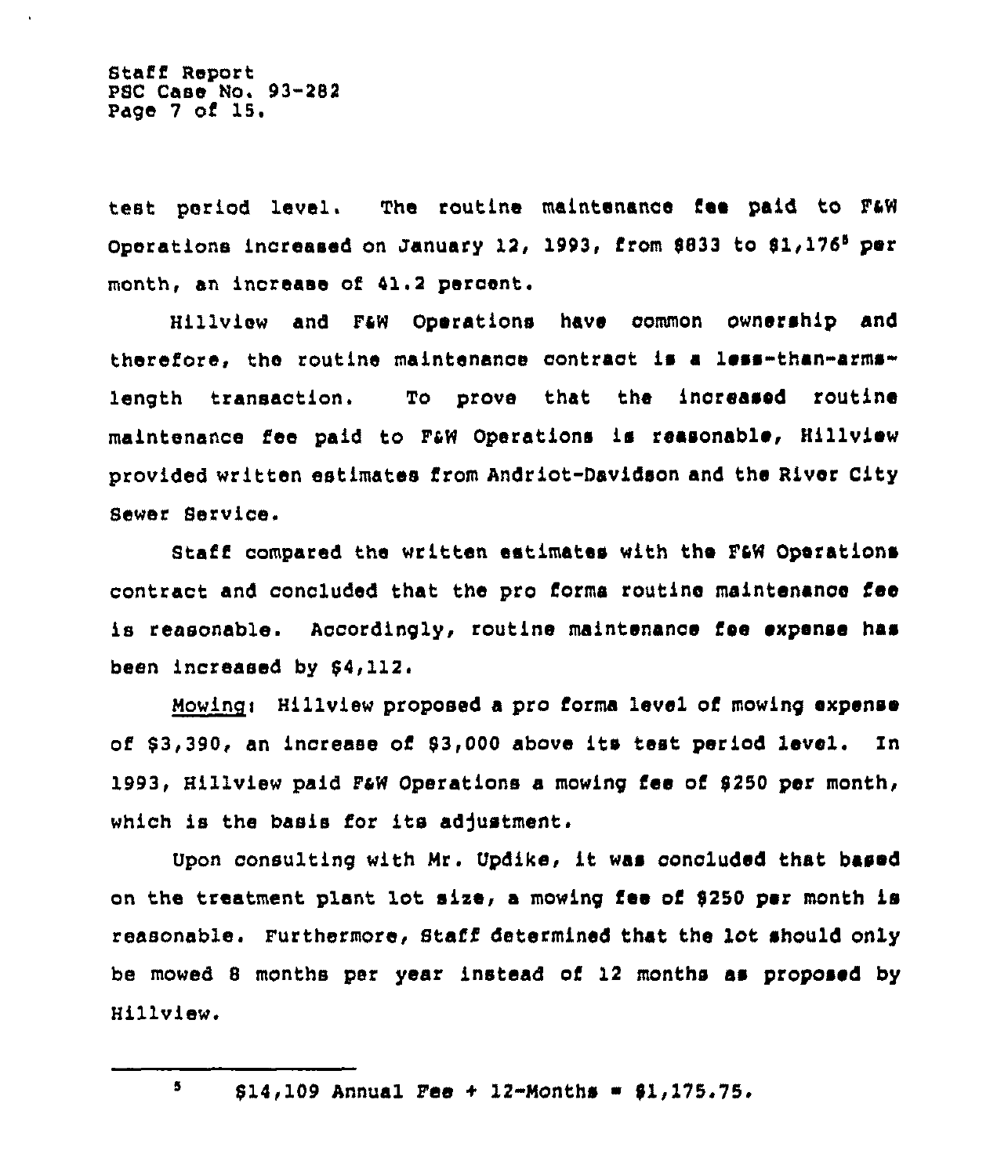Therefore, Staff recommends that mowing expense be increased by  $$1,610<sup>6</sup>$ .

Uncollectible Accounts< Hillview proposed to eliminate the uncollectible account expense of \$531 from its test-period operations. Because the current owner does not expect to have delinquent customer accounts, this expense will not occur in the future. Therefore, Staff recommends that Hillview's adjustment be accepted.

Telephone and Pageri In the test period Hillview did not incur a telephone or pager expense. However, Hillview now has a telephone and pager, and is billed  $$83^7$  per month for those services.

Staff is of the opinion that the telephone and pager are ongoing expenditures that should be reflected in Hillview's operations and that the amounts billed in 1993 are reasonable. Therefore, telephone and pager expense of \$996<sup>8</sup> has been included in test period operations.

Transportation> Hillview reported test period transportation expense of 8869. In 1992 Hillview sold its trucks. Bince Hillview does not own a vehicle, transportation expense will not be

| 6. | $$250 \times 8$ Months = $$2,000 - $390 = $1,610.$ |
|----|----------------------------------------------------|
|    | \$38 Telephone + \$45 Pager = \$83.                |
|    | $$83 \times 12$ Months = 996.                      |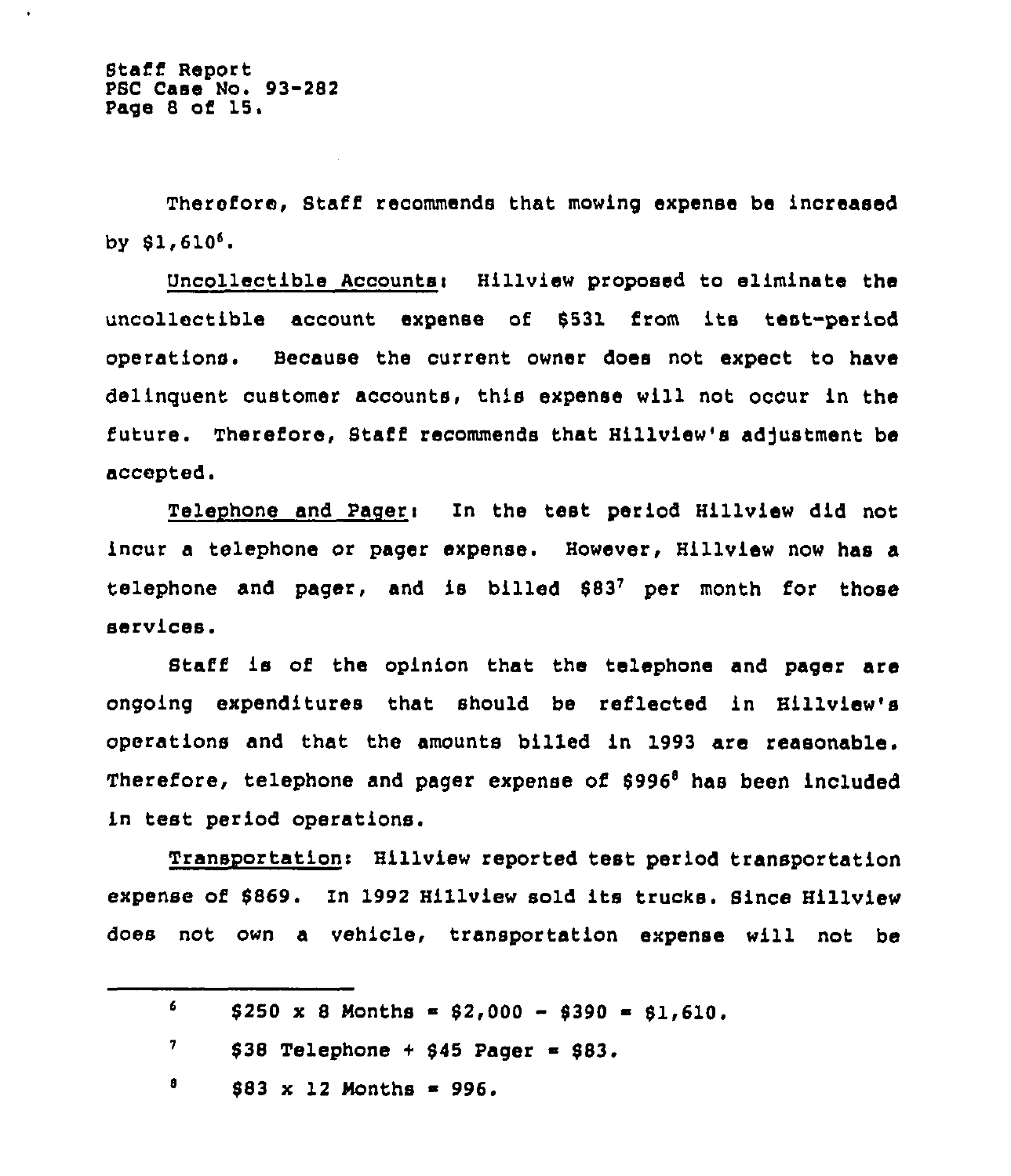Staff Report PSC Case No. 93-282 Page <sup>9</sup> of 15.

incurred. Therefore, Staff recommends that test period operations be reduced by \$869 to eliminate this expense.

Renti Hillview proposed to eliminate office rent expense of \$ <sup>750</sup> from its test-period operations since the current owner does not allocate office rent to Hillview. Staff recommends that this adjustment be accepted.

Depreciation: Hillview proposed a pro forma level of depreciation expense of  $$15,912$ , an increase of  $$7,747$  over the amount it reported. To document its pro forma depreciation expense, Hillview attached a copy of its 1993 depreciation schedule to the application.

As previously mentioned, Hillview was transferred to its current owner at the end of 1992. The Commission directed Hillview to file the )ournal entries to reflect the transfer and reguired the entries to be in accordance with the prescribed Uniform System of Accounts ("USoA") for sewer utilities.

The USoA for Class <sup>C</sup> and <sup>D</sup> sewer utilities reguired Hillview to use the following guidelines when it recorded its )ournal entriesi (1) the original cost of plant, estimated if not known, is to be debited to the appropriate utility plant in service accounts; (2) the applicable accumulated depreciation and amortization is to be credited to the appropriate accumulated depreciation or amortization account;  $(3)$  the applicable contribution in aid of construction ("CIAC") is to be credited to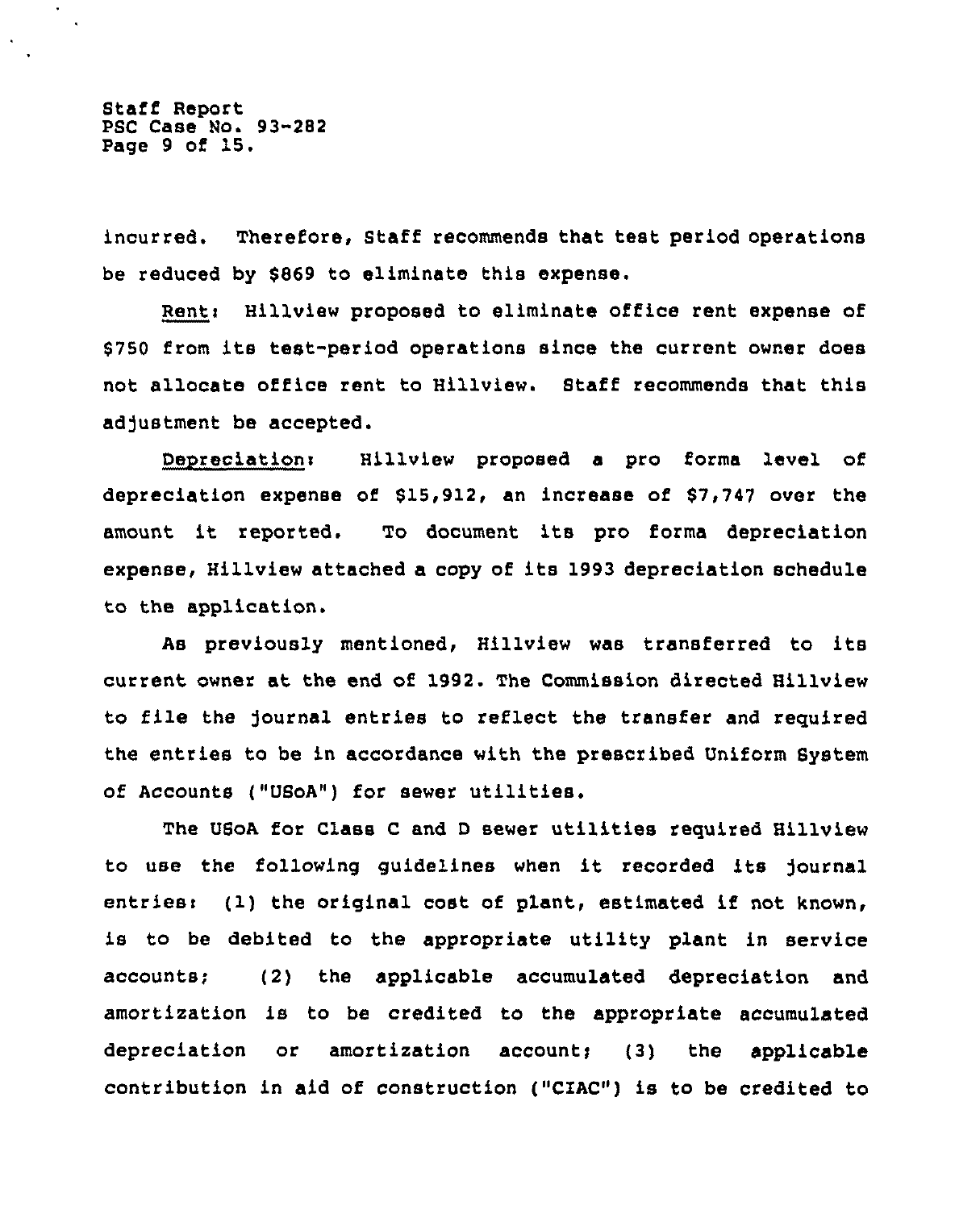Staff Report PSC Case No. 93-282 Page 10 of 15.

account 271, CIAC; and (4) any amount remaining is to be closed to account 108, Utility Plant Acquisition Adjustments.<sup>9</sup>

Given the above USoA requirements, Staff is of the opinion that Hillview erred in recording its general journal entries and therefore, its pro forms depreciation expense is incorrect. Based on the 1992 Annual Report and the information in Case No. 90-198, Hillview's general journal entry would be as follows:

| \$445,915   |
|-------------|
| $S$ 154,165 |
| \$409,576   |
| \$145,000   |
| \$45,504    |
|             |

CIAC are cost free capital to the utility. If depreciation expense on property funded by CIAC is included for rate-making purposes it would result in <sup>a</sup> double recovery of the plant investment from the contributors, Hillview's ratepayers. Therefore, Staff recommends that depreciation on plant funded by CIAC be disallowed.

Based on the accumulated depreciation and CIAC reported in its 1992 Annual Report, Hillview's utility plant has been fully depreciated for rate-making purposes. Therefore, Staff recommends that Hillview's adjustment be denied and test period operations be reduced by \$8,165 to eliminate depreciation expense on Hillview's treatment plant.

9

USoA for Class <sup>C</sup> and <sup>D</sup> Sewer Utilities, pages 19 and 20.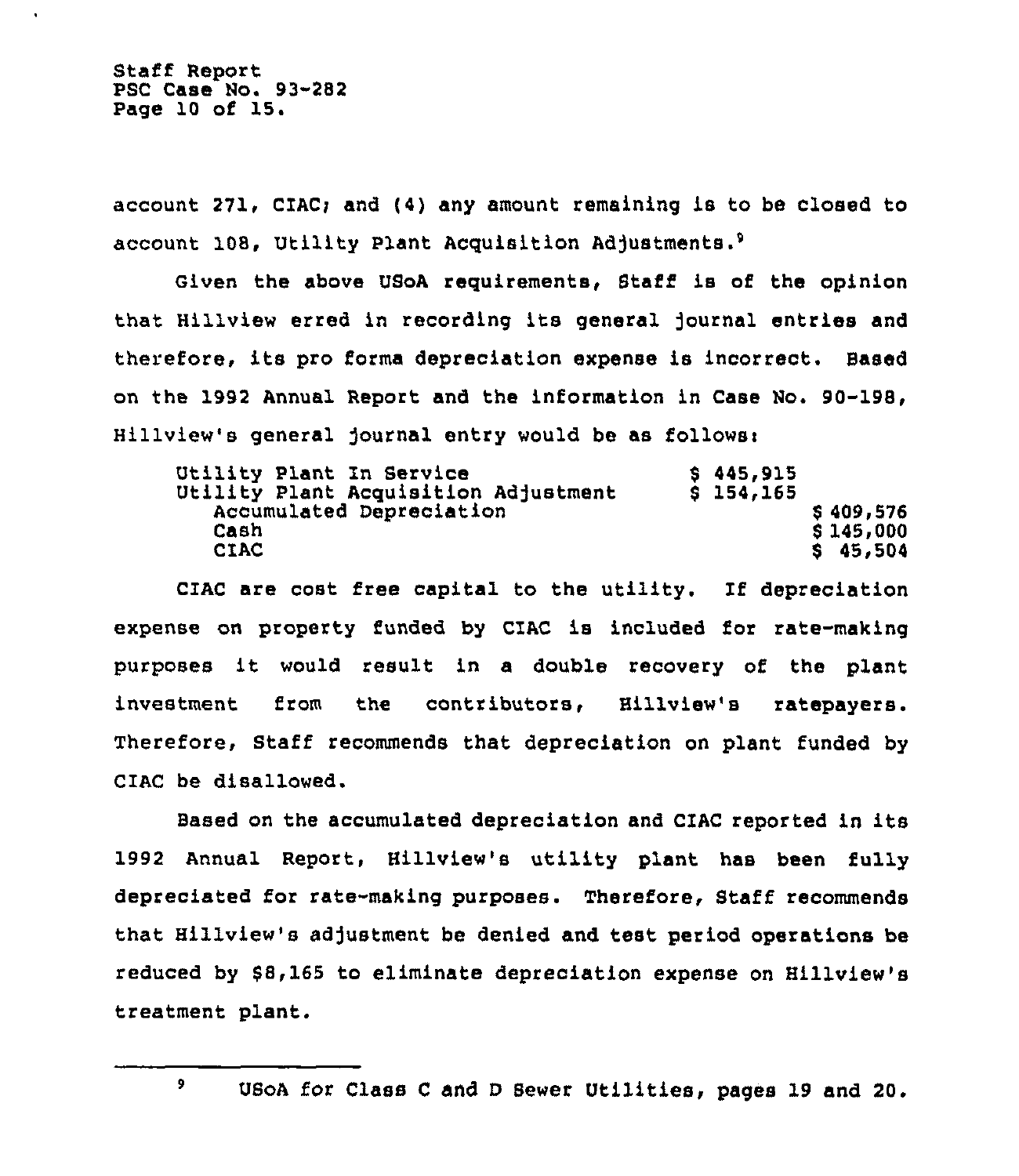Staff Report PSC Case No. 93-282 Page 11 of 15.

Hate Case Costi At the field review, Hillview provided an invoice from its accountant showing that it cost 61,911 to file this rate case. Staff reviewed the accountant's invoice and is of the opinion that it is reasonable. Since utilities normally do not request a rate increase every year, Commission practice has been to amortize rate case cost over a 3-year period. That would result in an amortization expense of 6637. Staff recommends that test period operations be increased by that amount.

Upon review of the invoices, Staff determined that Hillview paid its accountant 62,925 to file its transfer case. The cost to file <sup>a</sup> transfer case is a nonrecurring expenditure that should be amortized over a 3-year period, This produces an amortization expense of 5975. Staff recommends that test period operations be increased by that amount.

Interest: Hillview proposed a pro forma interest expense of \$ 9,560, an increase of 67,569 above its test period level. On February 12, 1993, Hillview's current owner purchased Hillview Sewage System Plant  $#1$  with a \$150,000 commercial note from the Liberty National Bank and Trust Company of Louisville ("Liberty" ). The note has a 1 year term, and an interest rate of 7.75 percent per annum.

Hillview is not a party to the Liberty loan agreement. Only Hr Wethington and F&W Operations are borrowers. The loan is not a liability of Hillview but it is an obligation of Hr. Wethington and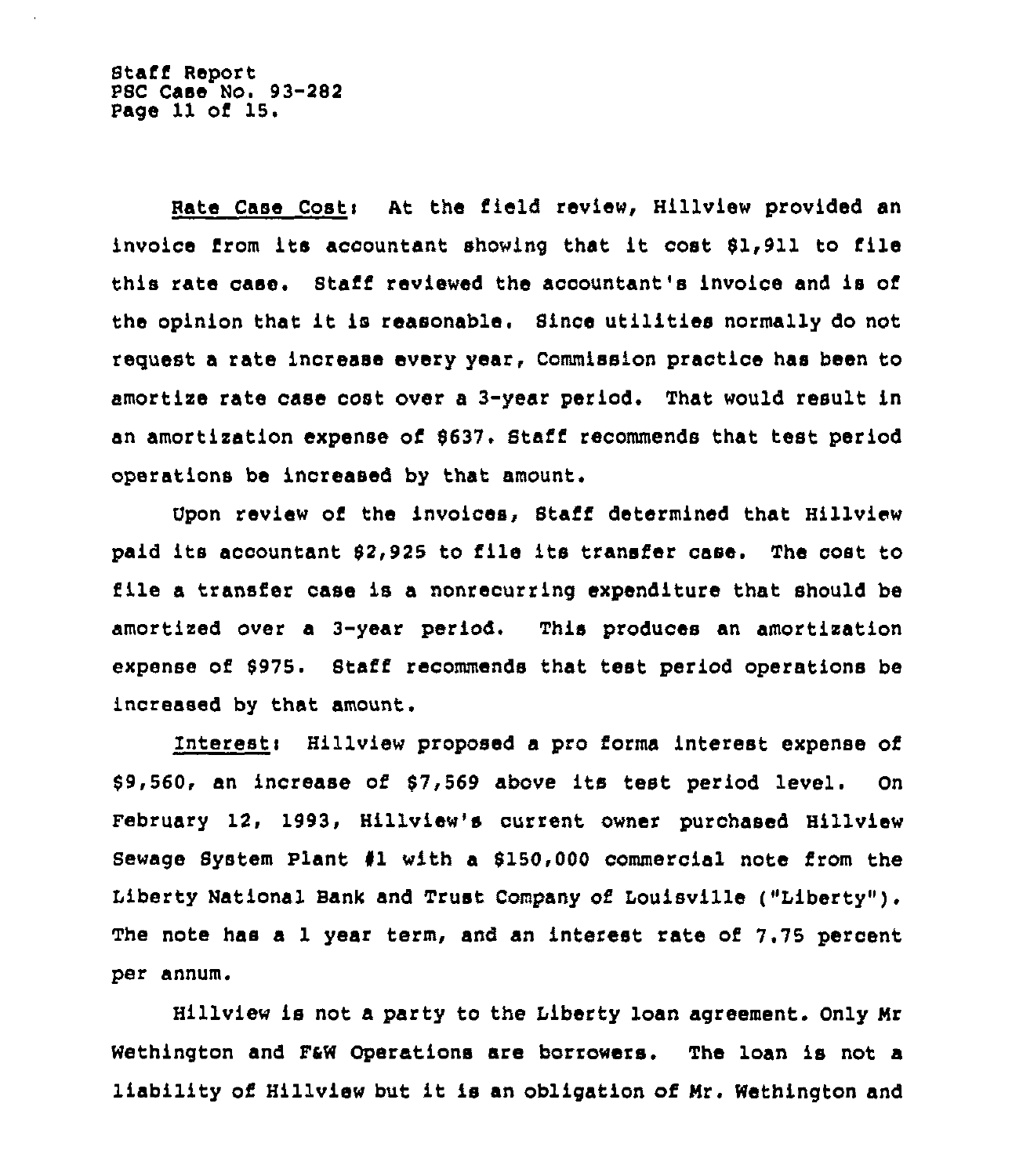Staff Report PSC Case No. 93-282 Page 12 of 15.

FaW Operations. Staff is of the opinion and recommends that interest associated with the Liberty loan be borne by Hillview's owner and not its ratepayers. Therefoxe, Hillview's proposed adjustment should be denied.

At the end of the test period, Hillview reported a balance of \$ 22,488 in its notes payable to associated companies. Subsequent to the iiling of its application, Hillview proposed to increase its pro forma intexest expense by \$1,799 based on the notes payable to associated companies and an interest rate of 8 percent per annum.

According to John Bess, Hillview's C.P.A. in 1992, the proceeds of the note payable were used for operating purposes in and prior to 1992, Staff is of the opinion that allowing the intexest on debt incurred to pay Hillview's past operating expenses would constitute retroactive rate-making by requiring the current customers to pay for providing service to past customers. Thus, Staff recommends that test period operations be reduced by \$1,991 and Hillview's adjustment be denied.

Znsurancei Hillview proposed a pro forms insurance expense of \$ 33,356, an increase of \$32,967. This adjustment represents the estimated premiums for Hillview's general liability and Mr. Wethington's life insurance.

To obtain the Liberty loan Mr. Wethington was required to acquire a \$100,000 life insurance policy and designate Liberty as beneficiary. Staff is of the opinion that Hillview's ratepayers do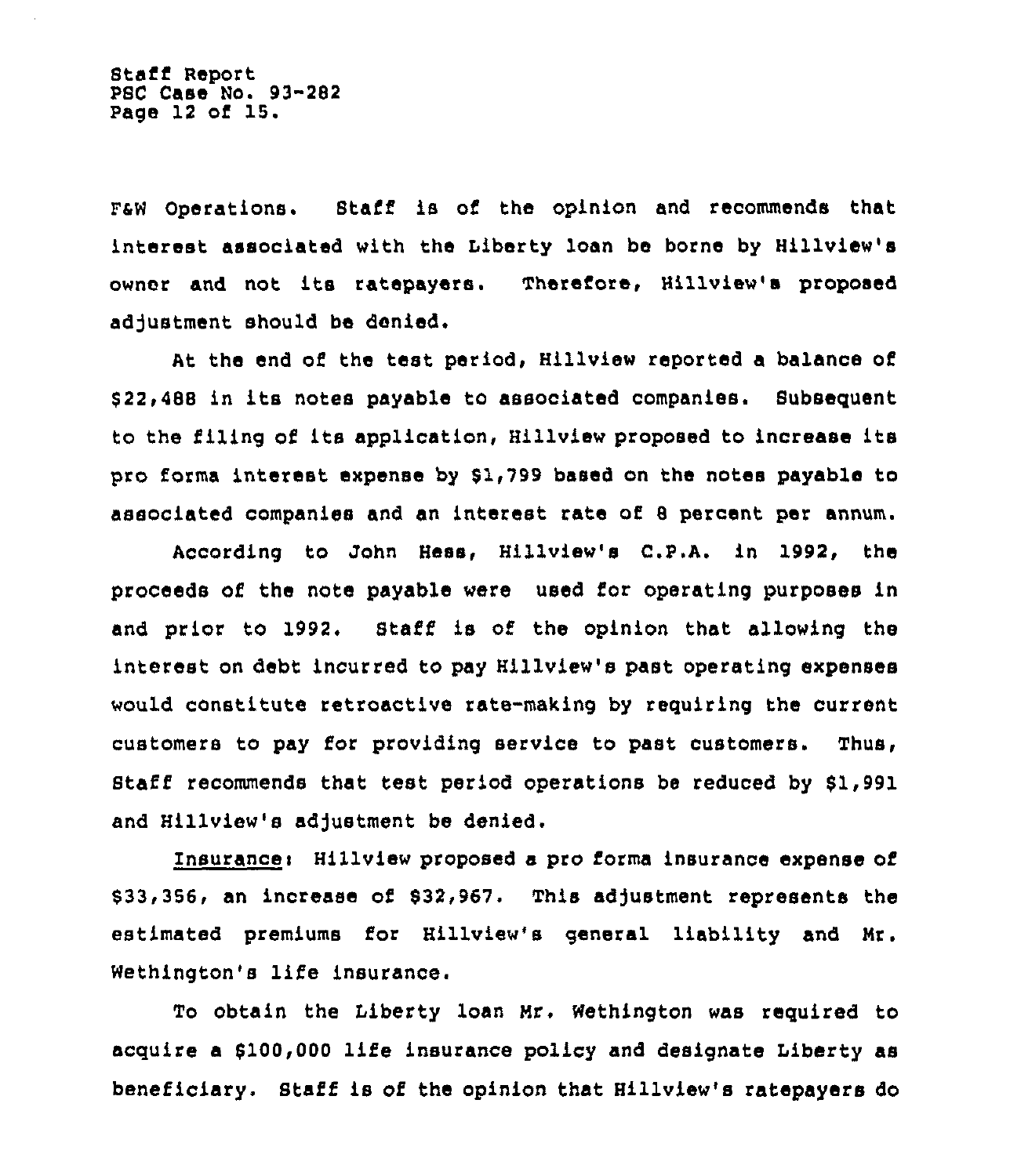Staff Report PSC Casa No. 93-282 Page 13 of 15

not benefit from payment of the owner's life insurance premiums. As Hillview is not a signatory to the loan agreement, is not a guarantor of that loan, and did not receive any of the loan proceeds, the life insurance premium is not an expense properly charged to Hillview,

Upon review of the 1993 insurance premiums, Staff determined that Hillview's general liability insurance cost 9718 on an annual basis. Therefore, Staff recommends that insurance expense be increased by 0329.

#### Operations Summary

Based on the recommendations of Staff contained in this report, Hillview's operating statement would appear as set forth in Appendix <sup>D</sup> to this report.

# C. Revenue Requirements Determination

The approach frequently used by this Commission to determine revenue requirements for small, privately-owned utilities is the operating ratio. This approach is used primarily when <sup>a</sup> basis for rate-of-return determination does not exist or the utility plant investment has been depreciated or recovered through the receipt of contributions. Staff recommends the use of this approach in determining Hillview's revenue requirement.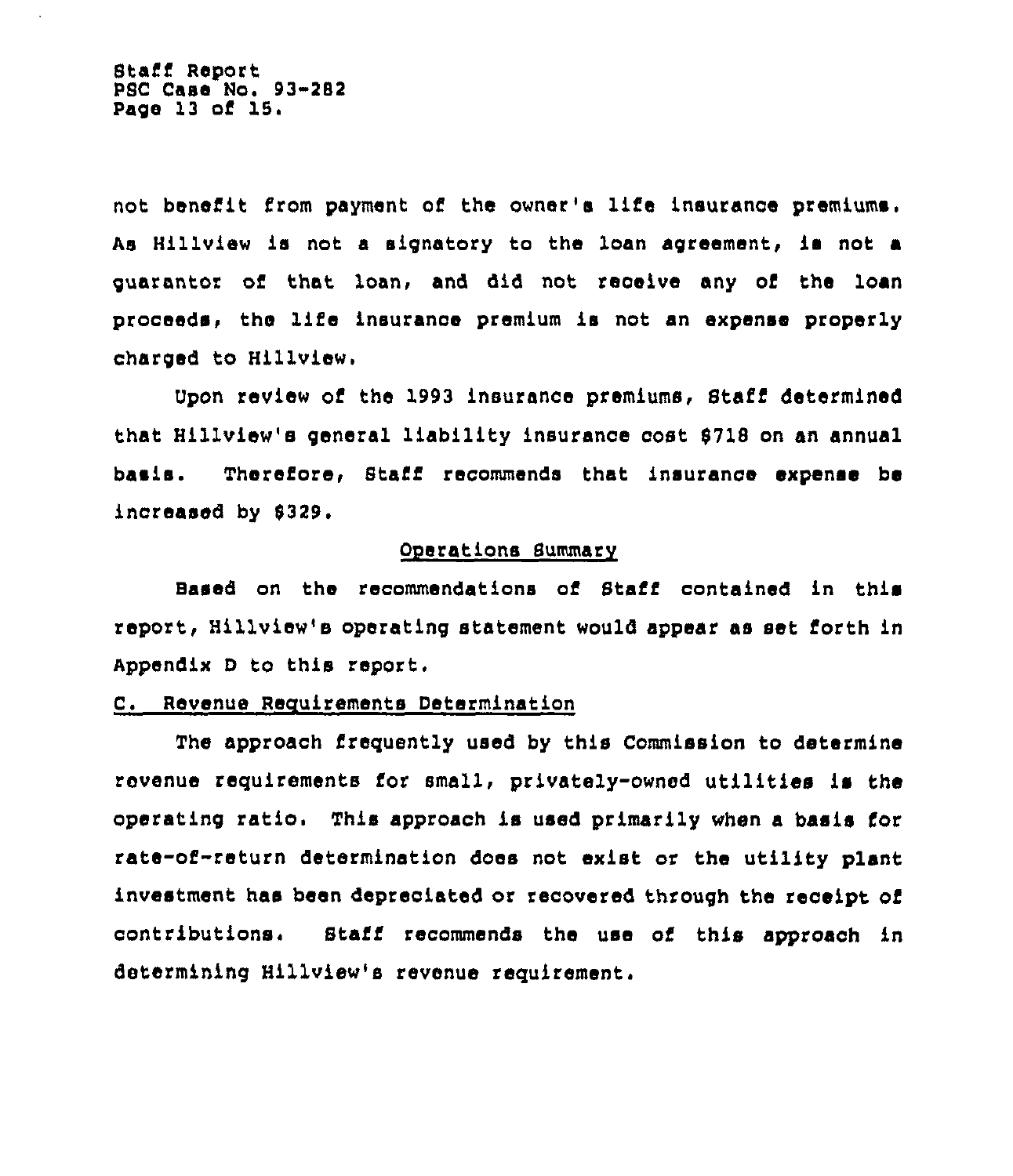Staff's adjusted operations provide Hillview with an operating ratio of 93.75 percent.<sup>10</sup> Combined with Hillview's requested increase of 867,385 the result is an operating ratio of 49,32 percent.'"

Hillview requested an operating ratio of 88 percent. Staff is of the opinion that this operating ratio would allow Hillview sufficient revenue to cover its operating expenses, and to provide for reasonable equity growth. An operating ratio of 88 percent results in a revenue requirement of  $$79,680.^{12}$  Therefore, Staff recommends that Hillview be allowed to increase its annual operating revenues by \$4,890.13

# D. Rate Design

Xn its application, Hillview filed a schedule of present and proposed rates Chat did not include any changes in rate design. Staff agrees that the current rate structure should not be altered. The recommended rates will generate  $$79,680$ , satisfying the

 $11$  $$70,118$  + (\$74,790 + \$67,385) = 49.32%.

| 12 | Adjusted Operating Expenses<br>Operating Ratio                                                | 70,118<br>88%                  |
|----|-----------------------------------------------------------------------------------------------|--------------------------------|
|    | Required Operating Revenue                                                                    | 379,680                        |
| 13 | Recommended Operating Revenue<br>Normalized Operating Revenue<br>Recommended Revenue Increase | \$79,680<br>$-74,790$<br>4,890 |

<sup>10</sup>  $$70,118 + $74,790 = 93.75$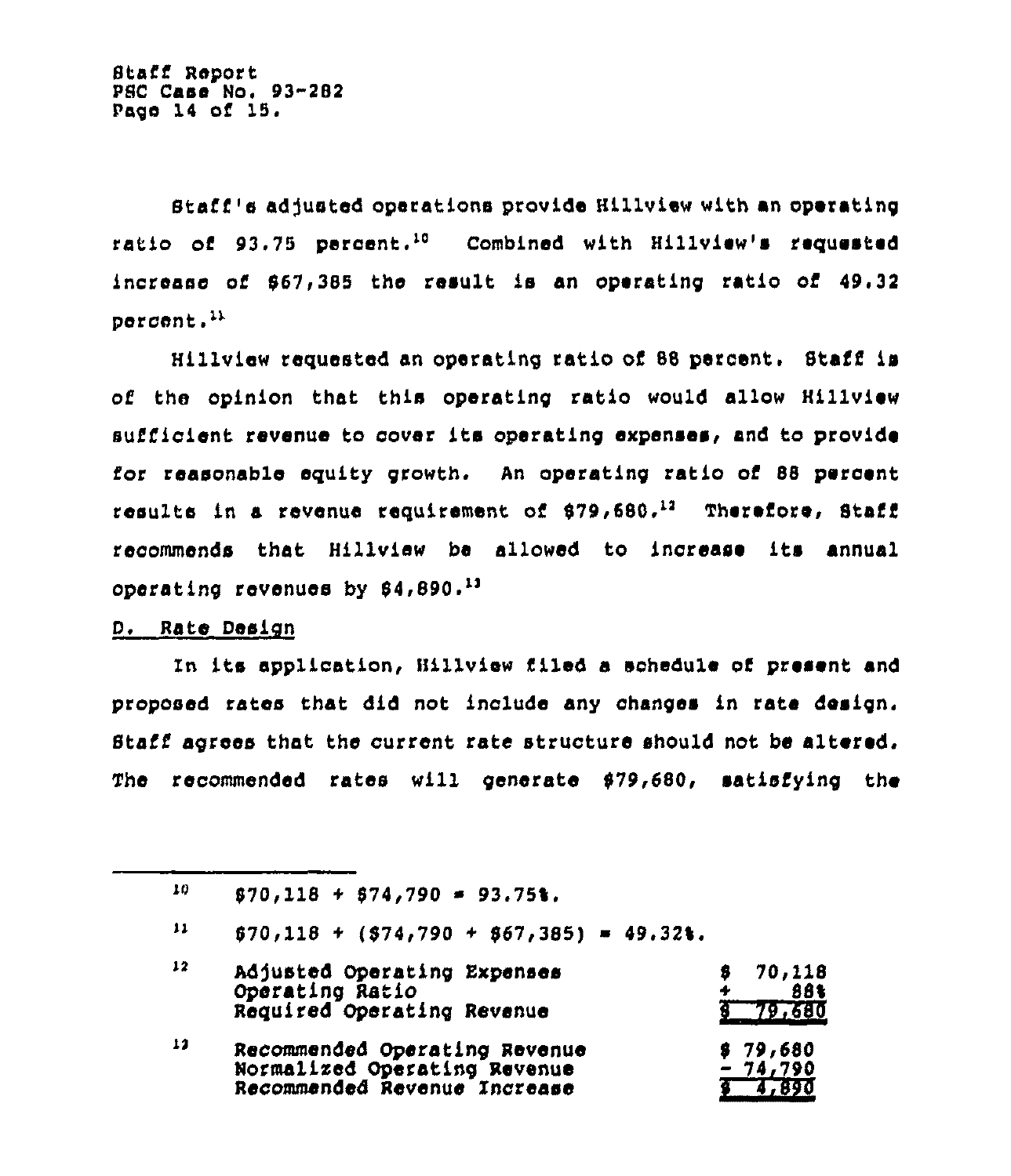operating revenue from rates requirement. Therefore, Staff reoommends the rates in Appendix <sup>A</sup> be approved for sewer servioe.

E. Signatures

Mused By: Nark C, Frost

Pub1io Utility Finanoial Analyst, Chief Water and Sewer Revenue Requirements Branoh Finanoial Analysis Division

<u>. Annee Albert College</u><br>Prepared By Brent Kirgley<br>Bublic Hillian Base Analysis Public Utility Rate Analyst Communications, Water and Sewer Rate Design Branoh Rates and Researoh Division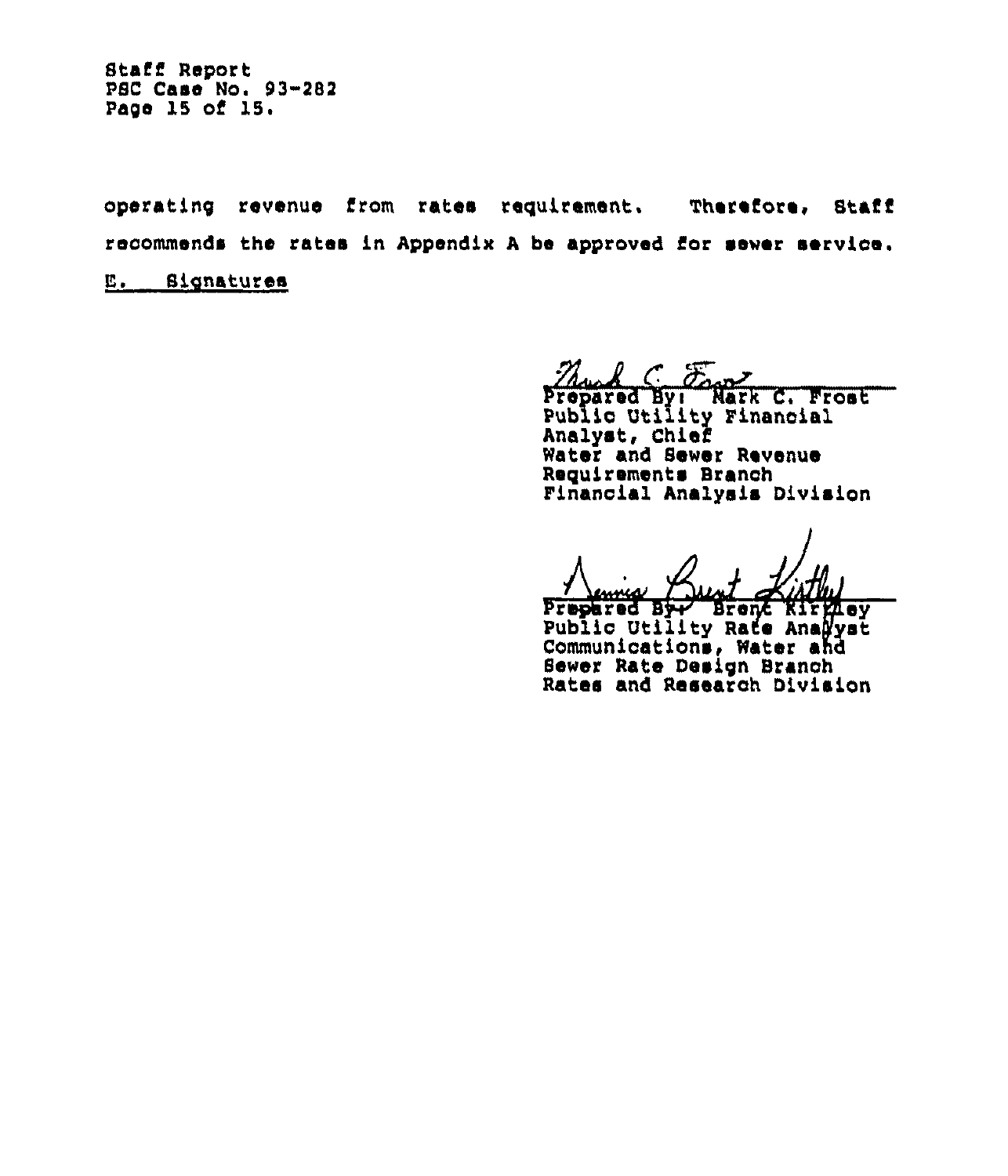# **APPENDIX A** TO STAFF REPORT CASE NO. 93-282

The Staff recommends the following rates be prescribed for customers of Hillview Sewer Plant #1, Inc.

| Single Family | $$12.00$ per month |  |
|---------------|--------------------|--|
| Multi-Family  | $$9.00$ per month  |  |
| Commercial    | $$24.00$ per month |  |

 $\mathcal{A}^{\mathcal{A}}$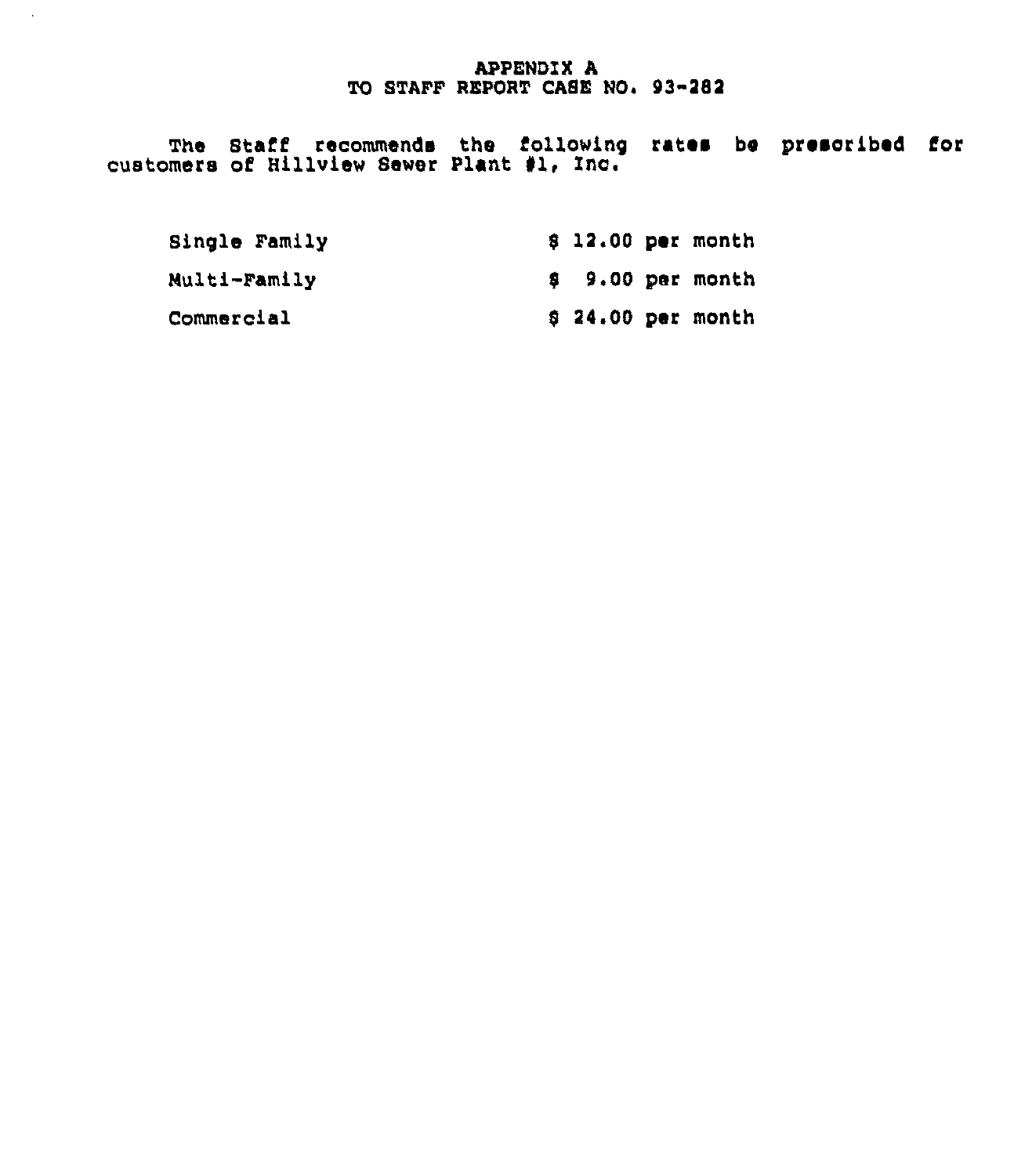# APPENDIX 8 TO STAFF REPORT CASE NO. 93-282 CORRECTION OF HIILVIEW'8 ACTUAL OPERATIONS

|                                                      |     | 1992 Annual<br>Report | Expense<br>Corrections     |               |     | Corrected<br>Actual |  |
|------------------------------------------------------|-----|-----------------------|----------------------------|---------------|-----|---------------------|--|
| Operating Revenue:                                   |     |                       |                            |               |     |                     |  |
| Residential Flat Rate                                |     | \$77,819              | \$                         | $-0-$         | \$. | 77,819              |  |
| Operating Expenses:                                  |     |                       |                            |               |     |                     |  |
| Owner/Manager Fee                                    | \$. | $-0-$                 | S.                         | 9,540<br>救    | S   | 9,540               |  |
| Labor $\boldsymbol{L}$ Exp - Treatment Sys:          |     |                       |                            |               |     |                     |  |
| Sludge Hauling                                       |     | 4,577                 |                            | $-0-$         |     | 4,577               |  |
|                                                      |     | 7,101                 |                            | $-0-$         |     | 7,101               |  |
| Utility Expense - Water<br>Other - Testing & Garbage |     | 11,715                | $\sim$                     | $9.697$ $>**$ |     | 2,018               |  |
| Electric                                             |     | 14,845                |                            | $-0-$         |     | 14,845              |  |
| Chemicals                                            |     | 2,223                 |                            | $-0-$         |     | 2,223               |  |
| Misc. Supplies & Expr                                |     |                       |                            |               |     |                     |  |
| Treatment & Disposal                                 |     | 2,264                 |                            | $-0-$         |     | 2,264               |  |
| Routine Maintenance                                  |     | $-0-$                 |                            | 10,000        |     | 10,000              |  |
| Maint. Treatment & Disposal                          |     | 5,270                 | ⋖                          | 693 > m       |     | 4,577               |  |
| Maint, Other - Mowing                                |     | -0−                   |                            | 390<br>青青     |     | 390                 |  |
| Agency Collection Fee                                |     | 3,281                 |                            | $-0-$         |     | 3,281               |  |
| Uncollectible Accounts                               |     | 531                   |                            | $-0-$         |     | 531                 |  |
| Admin. & General Salaries                            |     | 9,540                 | < $\overline{\phantom{a}}$ | $8,340 >$ *   |     | 1,200               |  |
| Office Supplies & Other Exp                          |     | 104                   |                            | $-0-$         |     | 104                 |  |
| Outside Services - Accounting                        |     |                       |                            |               |     |                     |  |
| & Legal                                              |     | 3,076                 | $\leq$                     | $1.200 >$ *   |     | 1,876               |  |
| Insurance                                            |     | 389                   |                            | -0−           |     | 389                 |  |
| Transportation                                       |     | 869                   |                            | $-0-$         |     | 869                 |  |
| Rents                                                |     | 750                   |                            | -0∼           |     | 750                 |  |
| Depreciation Expense                                 |     | 8,165                 |                            | $-0-$         |     | 8,165               |  |
| Amortization Expense                                 |     | $-0-$                 |                            | $-0-$         |     | $-0-$               |  |
| Taxes Other Than Income                              |     | 840                   |                            | $-0-$         |     | 840                 |  |
|                                                      |     |                       |                            |               |     |                     |  |
| Total Operating Expenses                             | s   | 75,540                | \$.                        | $-0-$         | \$. | 75,540              |  |
| Net Operating Income                                 | S   | 2,279                 | Ś                          | $-0-$         | S   | 2,279               |  |
| Other Deductions:                                    |     |                       |                            |               |     |                     |  |
| Interest Expense                                     |     | 1,991                 |                            | $-0-$         |     | 1,991               |  |
| Net Income                                           | \$  | 288                   | 8                          | $-0-$         | \$  | 288                 |  |

\* Reclassification of the owner/manager fee of 89,540 and the bookkeeper/secretary fee of 61,200,

4\* Reclassification of the routine maintenance fee of 810,000, the mowing fee of 8390, and the garbage expense of 8303.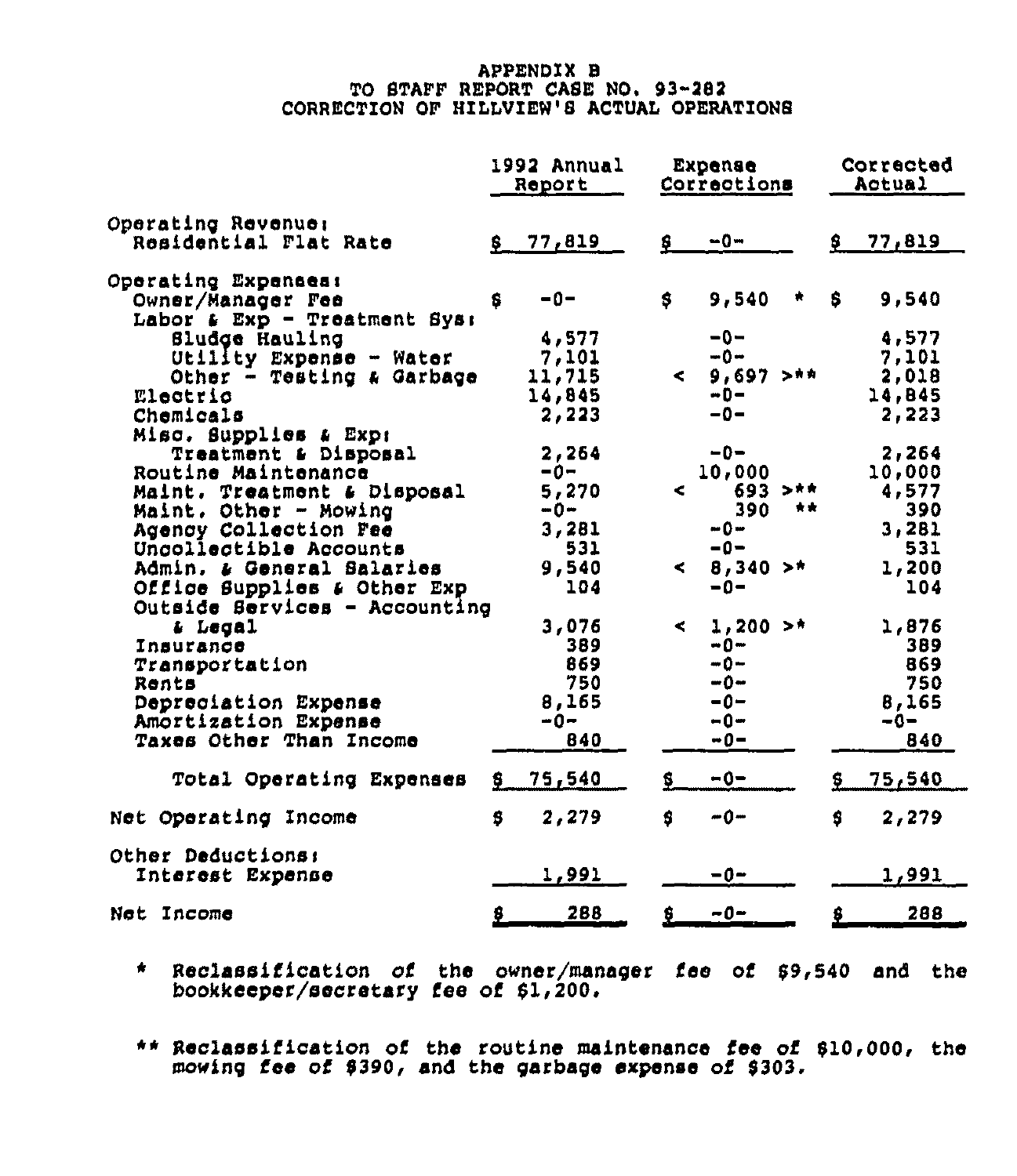# APPENDIX C<br>TO STAFF REPORT CASE NO. 93-282 CORRECTION OF HILLVI<mark>EW'S PRO FORNA OPERA</mark>TIONS

|                                 | Actual<br>Operations  | Pro Forma<br>Adjustments            | Pro Forma<br>Operations |
|---------------------------------|-----------------------|-------------------------------------|-------------------------|
| Operating Revenue:              |                       |                                     |                         |
| Residential Flat Rate           | \$77,819              | $$<$ 3,029 >                        | \$ 74,790               |
| Operating Expenses:             |                       |                                     |                         |
| Owner/Manager Fee               | 9,540<br>S.           | 9,540 ><br>$s$ $\sim$               | S.<br>$-0-$             |
| Labor & Exp - Treatment Sys:    |                       |                                     |                         |
| Sludge Hauling                  | 4,577                 | 2,215                               | 6,792                   |
| Utility Expense - Water         | 7,101                 | -0-                                 | 7,101                   |
| Other - Testing & Garbage       | 2,018                 | 445                                 | 2,463                   |
| Electric                        | 14,845                | $-0-$                               | 14,845                  |
| Chemicals                       | 2,223                 | -0-                                 | 2,223                   |
| Misc. Supplies & Exp:           |                       |                                     |                         |
| Treatment & Disposal            | 2,264                 | 1,500                               | 3,764                   |
| Routine Maintenance             | 10,000                | 4,109                               | 14,109                  |
| Maint. Treatment & Disposal     | 4,577                 | -0-                                 | 4,577                   |
| Maint. Other - Mowing           | 390                   | 3,000                               | 3,390                   |
| Agency Collection Fee           | 3,281                 | $-0-$                               | 3,281                   |
| Uncollectible Accounts          | 531                   | 531 ><br>$\sim$ $\sim$              | $-0-$                   |
| Admin. a General Salaries       | 1,200                 | $-0-$                               | 1,200                   |
| Office Supplies & Other Exp     | 104                   | $-0-$                               | 104                     |
| Outside Services - Accounting   |                       |                                     |                         |
| & Legal                         | 1,876                 | -0-                                 | 1,876                   |
| Insurance                       | 389                   | 32,967                              | 33,356                  |
| Transportation                  | 869                   | $-0-$                               | 869                     |
| Rents                           | 750                   | $\leq$ . The set of $\leq$<br>750 > | $-0-$                   |
| Depreciation Expense            | 8,165                 | 7,747                               | 15,912                  |
| Amortization Expense            | $-0-$                 | $-0-$                               | -0-                     |
| Taxes Other Than Income         | 840                   | $-0-$                               | 840                     |
| <b>Total Operating Expenses</b> | 75,540<br>S.          | 41,162                              | \$116,702               |
| Net Operating Income            | 2,279<br>s            | \$< 44,191>                         | \$< 41,912 >            |
| Other Deductions:               |                       |                                     |                         |
| Interest Expense                | 1,991                 | 7,569                               | 9,560                   |
| Net Income                      | $\overline{2}$<br>288 | \$< 51,760 >                        | \$< 51,472>             |